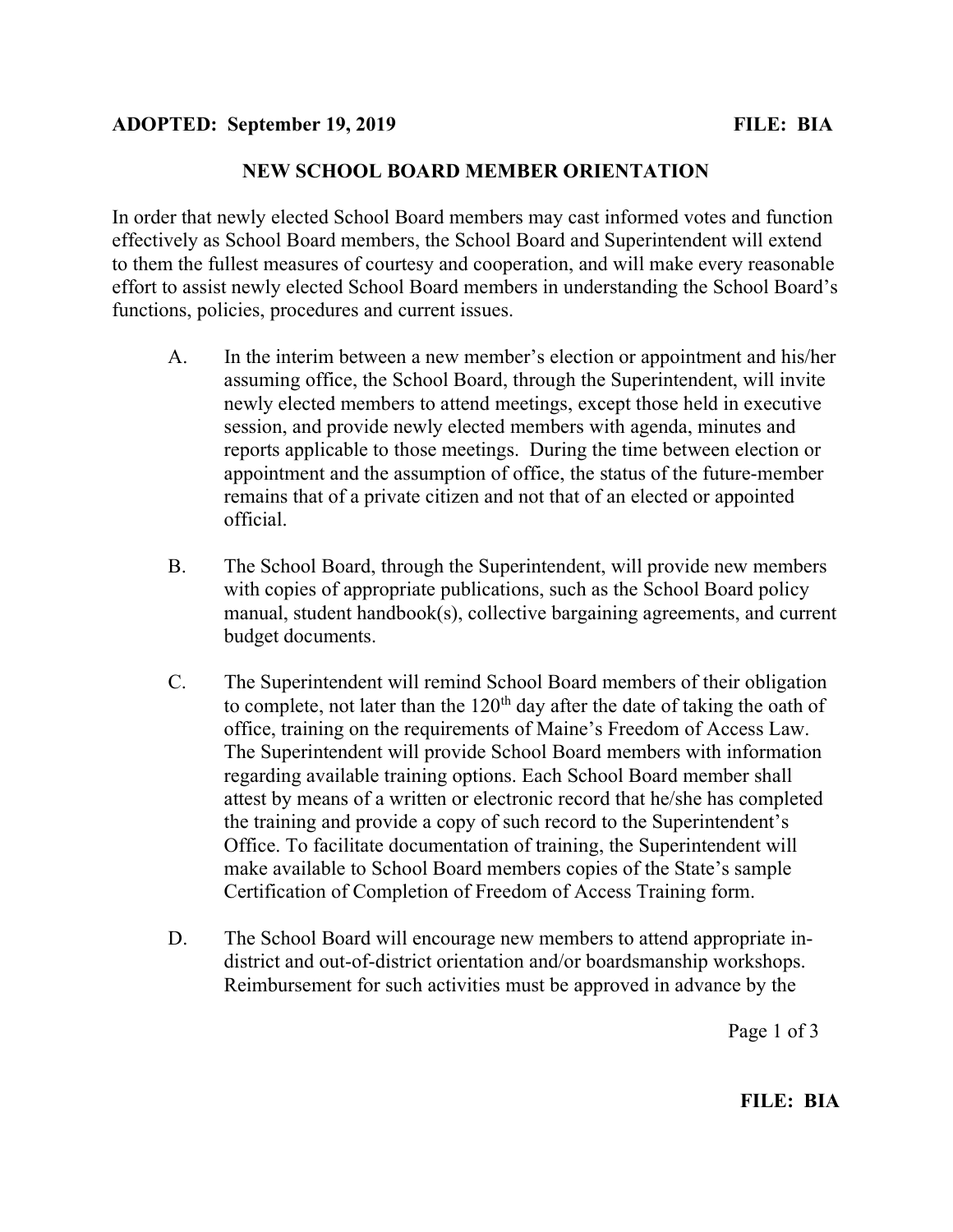School Board Chair, in consultation with the Superintendent, and is subject to the availability of funds.

- E. The Chair and Superintendent will schedule and arrange for an orientation session for new School Board members as soon as practicable after election or appointment. A reasonable amount of time will be provided for discussion of:
	- 1. The roles and responsibilities of the School Board and individual members;
	- 2. Basic operational procedures of the School Board;
	- 3. Placement of items on the agenda;
	- 4. The role of committees;
	- 5. How and why executive sessions may be held;
	- 6. What is considered confidential or privileged information;
	- 7. Appropriate responses of an individual member when a request or complaint is made directly to him/her by a student, parent or member of the community;
	- 8. How the School Board responds to complaints involving personnel;
	- 9. General information about the school system and its resources;
	- 10. How School Board members, in fulfilling their duties, may request information concerning schools and the school unit's operations, finances and personnel;
	- 11. How to use social media appropriately as a member of the Board;
	- 12. How School Board members may make arrangements to visit schools and the protocol for such visits;

Page 2 of 3

## FILE: BIA